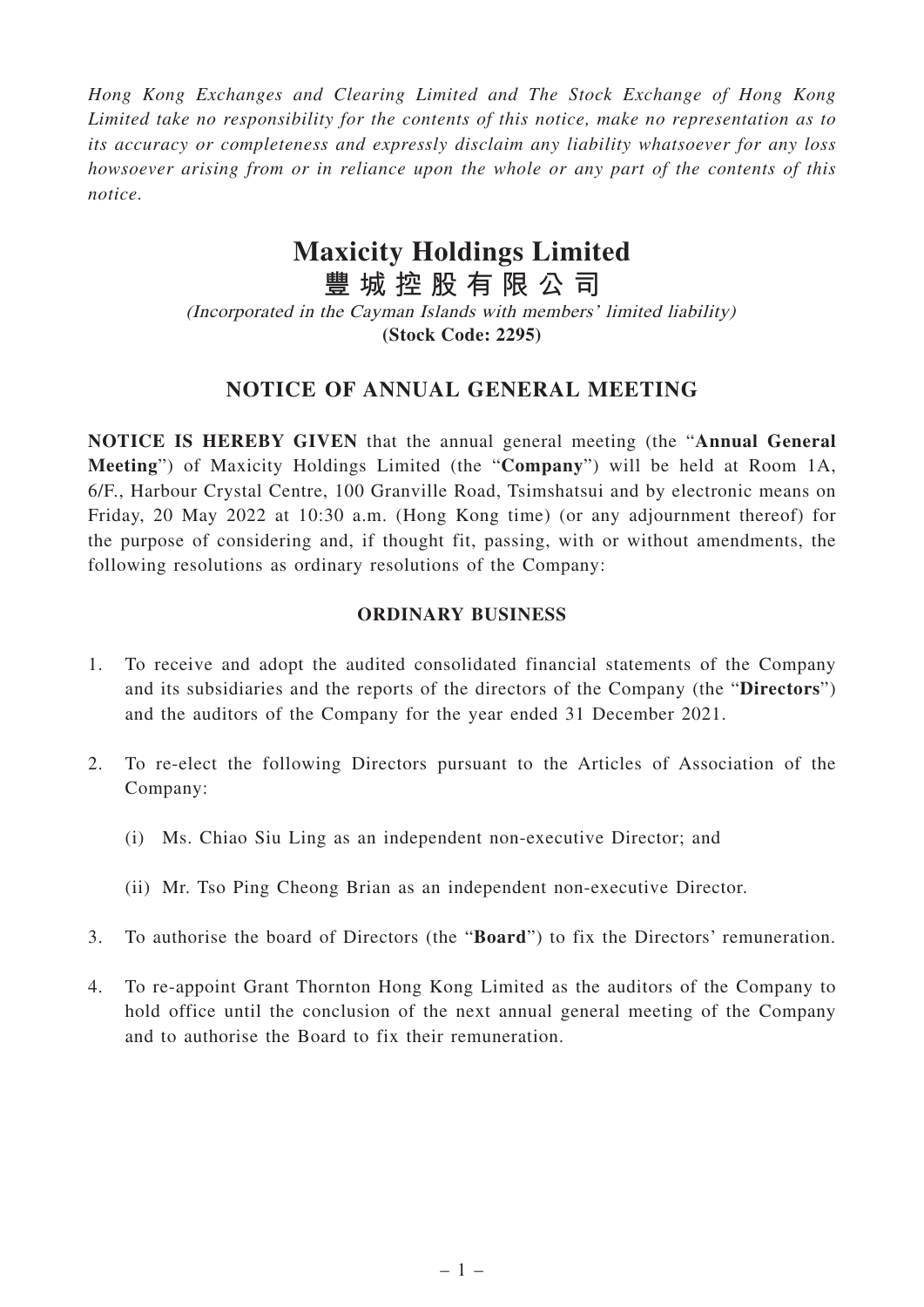#### **SPECIAL BUSINESS**

To consider as special business, and if thought fit, to pass with or without amendments, the following resolutions as ordinary resolutions:

### 5. "**THAT**:

- (A) subject to paragraph (C) below, pursuant to the Rules Governing the Listing of Securities on Main Board of The Stock Exchange of Hong Kong Limited (the "**Stock Exchange**") (the "**Listing Rules**"), the exercise by the Directors during the Relevant Period (as defined below) of all the powers of the Company to allot, issue and deal with unissued ordinary shares of HK\$0.01 each in the share capital of the Company (the "**Share(s)**") and to make or grant offers, agreements or options which might require the exercise of such powers be and is hereby approved generally and unconditionally;
- (B) the approval in paragraph (A) above shall be in addition to any other authorisation given to the Directors and shall authorise the Directors during the Relevant Period (as defined below) to make or grant offers, agreements or options which might require the exercise of such powers after the end of the Relevant Period (as defined below);
- (C) the total number of Shares allotted and issued, or agreed conditionally or unconditionally to be allotted and issued (whether pursuant to options or otherwise) by the Directors pursuant to the approval in paragraph (A) of this Resolution, otherwise than pursuant to (a) a Rights Issue (as defined below); or (b) the grant or exercise of any option under the share option scheme of the Company; or (c) any scrip dividend or similar arrangement providing for the allotment and issue of Shares in lieu of the whole or part of a dividend on Shares in accordance with the Articles of Association of the Company in force from time to time; or (d) any issue of Shares upon the exercise of rights of subscription or conversion under the terms of any warrants of the Company or any securities which are convertible into Shares, shall not exceed the aggregate of:
	- (i) 20% of the total number of Shares in issue as at the date of the passing of this resolution; and
	- (ii) provided that ordinary resolution No. 6 is passed, the total number of Shares repurchased by the Company subsequent to the passing of this resolution (up to a maximum equivalent to 10% of the total number of Shares in issue on the date of the passing of this resolution), and the authority pursuant to paragraph (A) of this resolution shall be limited accordingly;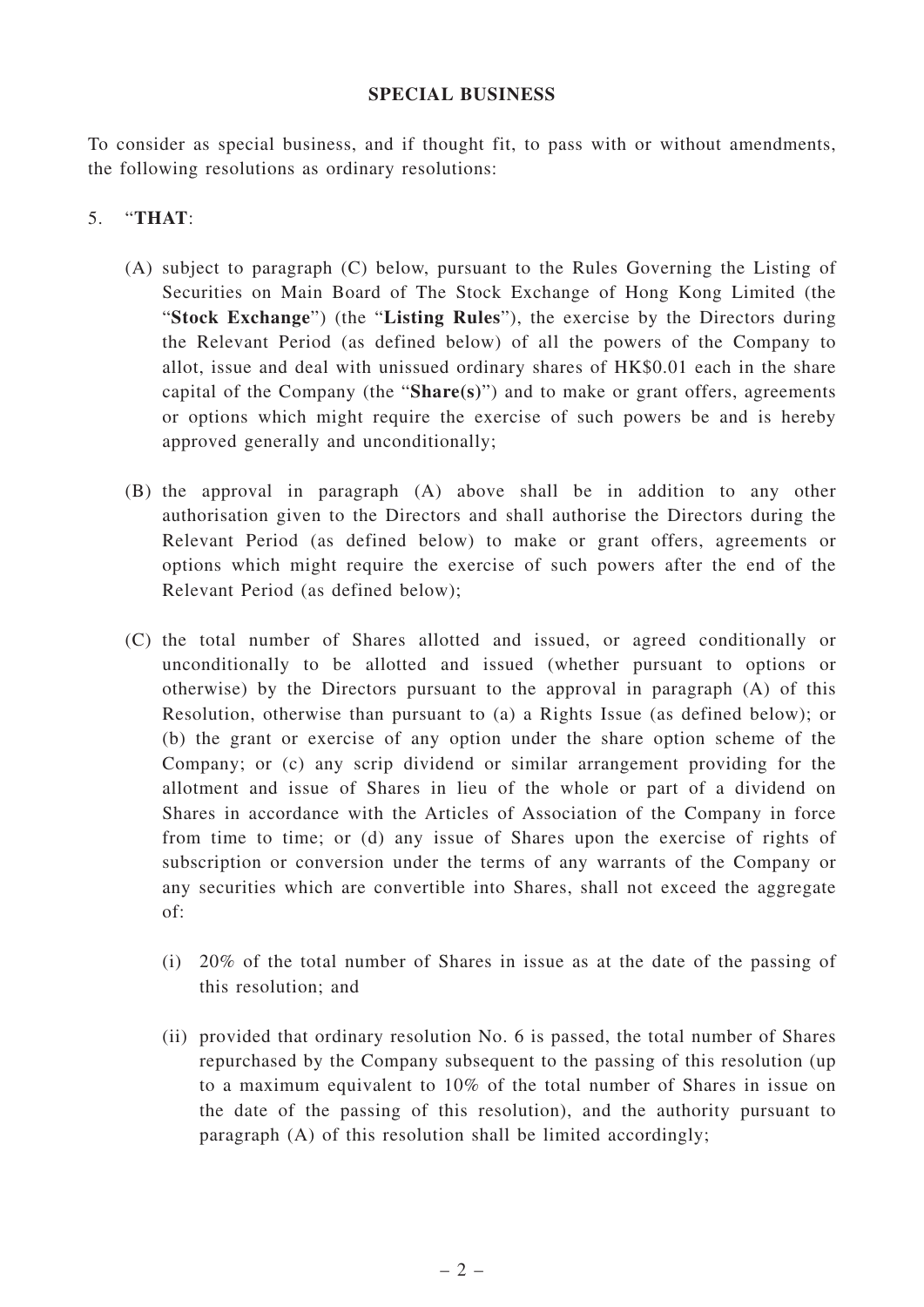(D) for the purpose of this resolution:

"**Relevant Period**" means the period from the passing of this resolution until whichever is the earliest of:

- (i) the conclusion of the next annual general meeting of the Company;
- (ii) the expiration of the period within which the next annual general meeting of the Company is required by the Articles of Association of the Company, or any other applicable law of the Cayman Islands to be held; and
- (iii) the passing of an ordinary resolution by the shareholders of the Company in general meeting revoking or varying the authority given to the Directors by this resolution;

"**Rights Issue**" means an offer of Shares in the Company, or offer or issue of warrants, options or other securities giving rights to subscribe for Shares open for a period fixed by the Directors to holders of Shares on the register of members on a fixed record date in proportion to their holdings of such Shares, subject to such exclusions or other arrangements as the Directors may deem necessary or expedient in relation to fractional entitlements or having regard to any restrictions or obligations under the laws of, or the requirements of, or the expense or delay which may be involved in determining the existence or extent of any restrictions or obligations under the laws of, or the requirements of, any jurisdiction outside Hong Kong or any recognised regulatory body or any stock exchange outside Hong Kong."

#### 6. "**THAT**:

- (A) subject to paragraph (B) below, the exercise by the Directors during the Relevant Period (as defined below) of all powers of the Company to repurchase its Shares in the capital of the Company on Main Board of The Stock Exchange of Hong Kong Limited or any other stock exchange on which the Shares may be listed and recognized by the Securities and Futures Commission and The Stock Exchange of Hong Kong Limited for such purpose, and otherwise in accordance with the rules and regulations of the Securities and Futures Commission, The Stock Exchange of Hong Kong Limited, the Company Act, Chapter 22 (Act 3 of 1961, as consolidated and revised) of the Cayman Islands and all other applicable laws in this regard, be and is hereby approved generally and unconditionally;
- (B) the total number of Shares authorised to be repurchased or agreed conditionally or unconditionally to be repurchased by the Directors pursuant to the approval in paragraph (A) above shall not exceed 10% of the total number of Shares in issue as at the date of the passing of this resolution and the said approval shall be limited accordingly; and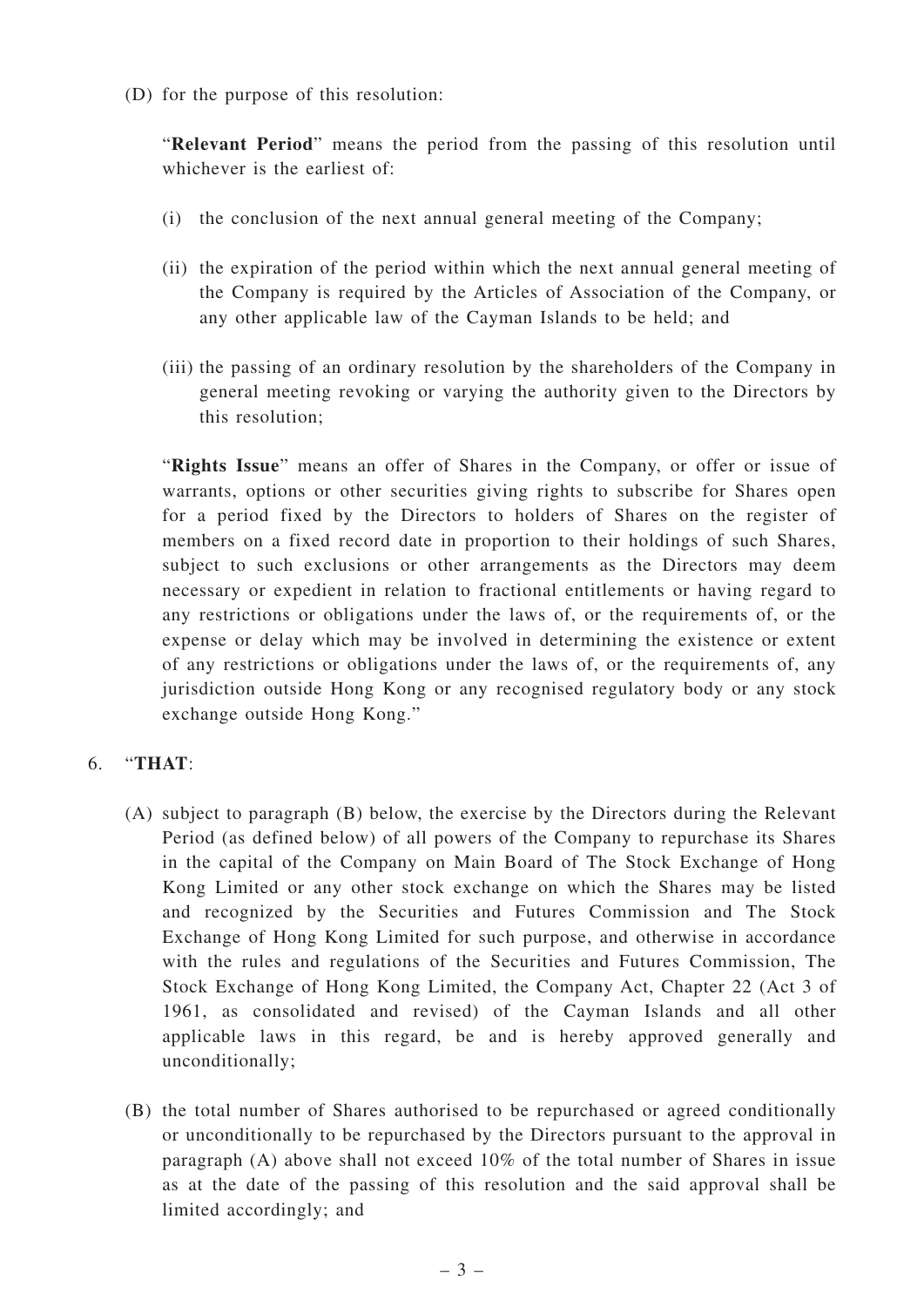(C) for the purposes of this resolution:

"**Relevant Period**" means the period from the passing of this resolution until whichever is the earliest of:

- (i) the conclusion of the next annual general meeting of the Company;
- (ii) the expiration of the period within which the next annual general meeting of the Company is required either by the Articles of Association of Company or any other applicable law of the Cayman Islands to be held; and
- (iii) the passing of an ordinary resolution by the shareholders of the Company in general meeting revoking or varying the authority given to the Directors by this resolution."
- 7. "**THAT** conditional upon the passing of ordinary resolutions No. 5 and No. 6 above, the aggregate number of Shares that shall have been repurchased by the Company after the date thereof pursuant to and in accordance with the said ordinary resolution No. 6 shall be added to the aggregate number of Shares that may be allotted and issued or agreed conditionally or unconditionally to be allotted and issued by the Directors pursuant to the general mandate to allot and issue shares granted to the Directors by the said ordinary resolution No. 5."

To consider as special business, and if thought fit, to pass with or without amendments, the following resolution as a special resolution:

## 8. "**THAT**:

(A) The second amended and restated articles of association of the Company (the "**Amended Articles of Association**") (a copy of which has been produced to this meeting and marked "A" and initialled by the chairman of this meeting for the purpose of identification) be and is hereby approved and adopted as the new articles of association of the Company in substitution for and to the exclusion of the existing amended and restated articles of association of the Company with effect from the close of this meeting; and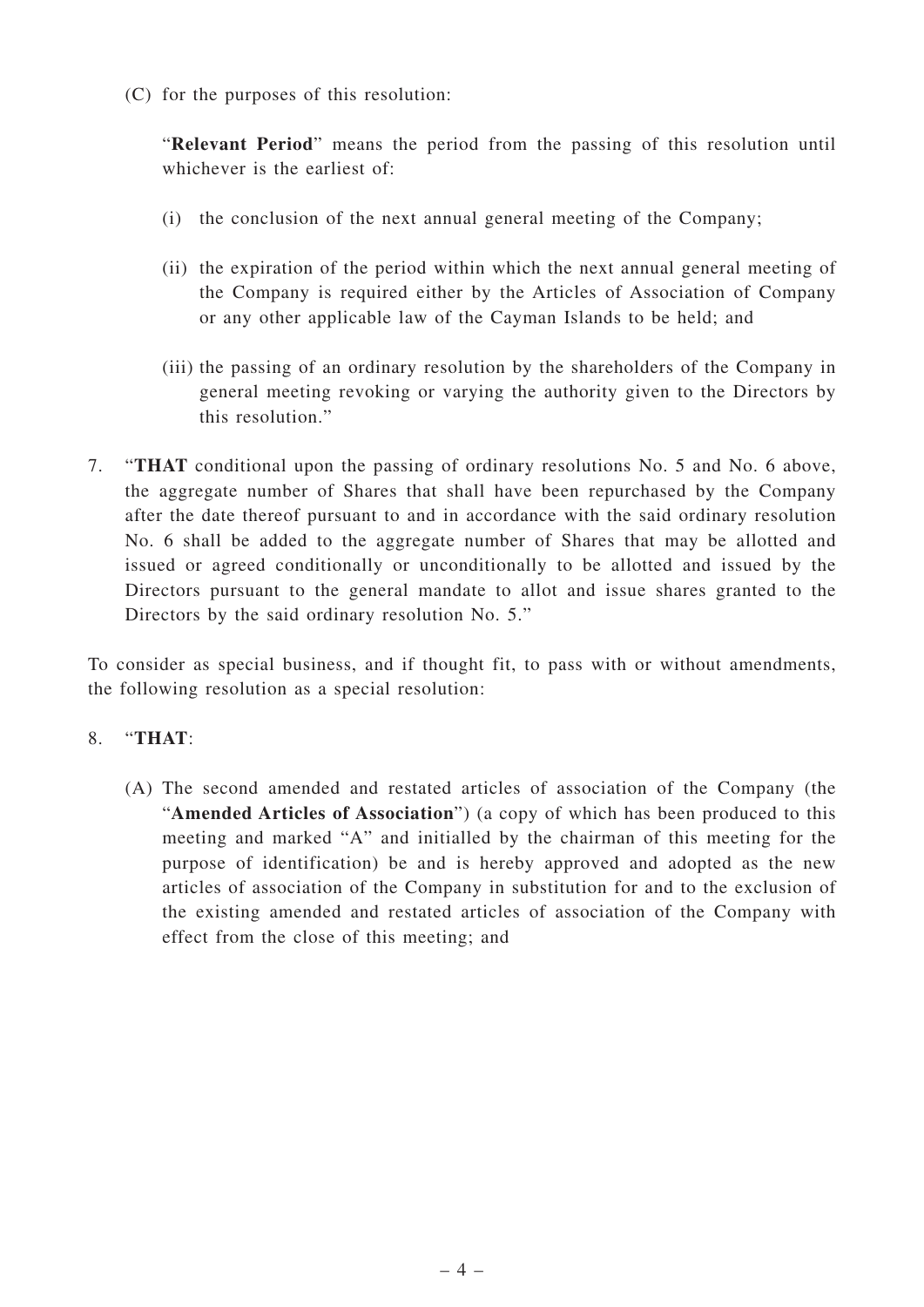(B) Any one director or officer of the Company be and is hereby authorised to execute all such documents and do all such other acts and things as he/she may, in his/her absolute discretion, consider necessary, desirable or expedient to effect the adoption of the Amended Articles and any of the foregoing."

> By order of the Board **Maxicity Holdings Limited Sieh Shing Kee** *Chairman*

#### Hong Kong, 14 April 2022

*Notes:*

- i. In the view of the recent development of the COVID-19 pandemic and the announcement of the Hong Kong Government on the latest Prevention and Control of Disease (Prohibition on Gathering) Regulation (Chapter 599G of the Laws of Hong Kong) and Prevention and Control of Disease (Requirements and Directions) (Business and Premises) Regulation (Chapter 599F of the Laws of Hong Kong), Shareholders are reminded to refer to the section headed "SPECIAL ARRANGEMENTS AND PRECAUTIONARY MEASURES FOR THE ANNUAL GENERAL MEETING" on page i to ii the circular dated on 14 April 2022 (the "**Circular**") which forms part of this notice.
- ii. For the purpose of determining the shareholders of the Company who are entitled to attend and vote at the Annual General Meeting, the register of members of the Company will be closed from Tuesday, 17 May 2022 to Friday, 20 May 2022 (both days inclusive), during which no transfer of Shares can be registered. In order to qualify for attending and voting at the Annual General Meeting, all transfer documents should be lodged for registration with the Company's branch share registrar in Hong Kong, Boardroom Share Registrars (HK) Limited at Room 2103B, 21/F, 148 Electric Road, North Point, Hong Kong, no later than 4:30 p.m. on Monday, 16 May 2022.
- iii. Any member of the Company entitled to attend and vote at a meeting of the Company or a meeting of the holder of any class of shares in the Company shall be entitled to appoint another person as his proxy to attend and vote instead of him. On a poll, votes may be given either personally or by proxy. A proxy need not be a member of the Company. A member holding two or more shares may appoint more than one proxy to attend on the same occasion. If more than one proxy is so appointed, the appointment shall specify the number and class of shares in respect of which each such proxy is so appointed.
- iv. The instrument appointing a proxy shall be in writing under the hand of the appointor or of his attorney duly authorised in writing, or if the appointor is a corporation, either under seal, or under the hand of an officer or attorney duly authorised.
- v. To be valid, a form of proxy together with the power of attorney or other authority, if any, under which it is signed or a notarially certified copy of that power or authority shall be deposited to the Company's branch registrar in Hong Kong, Boardroom Share Registrars (HK) Limited at Room 2103B, 21/F, 148 Electric Road, North Point, Hong Kong and in any event not less than 48 hours before the time appointed for the holding of the Annual General Meeting or adjourned meeting (as the case may be). The Company reminds Shareholders who wish to exercise his/her/its voting rights that they are strongly encouraged to appoint the Chairman of the AGM as their proxy to vote on the relevant resolution at the AGM.
- vi. Delivery of an instrument appointing a proxy shall not preclude a member from attending and voting by electronic means at the Annual General Meeting and in such event, the instrument appointing a proxy shall be deemed to be revoked.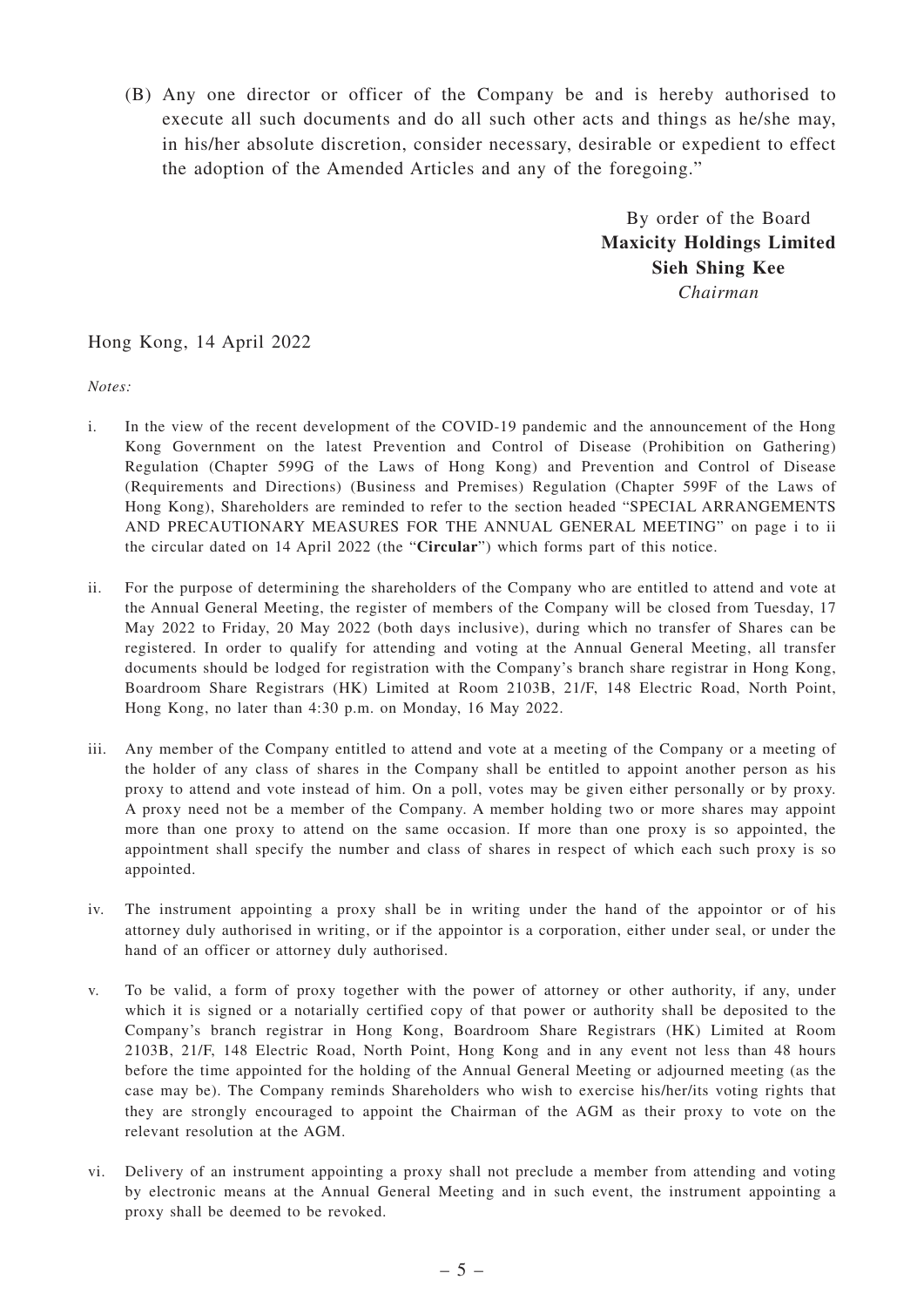- vii. Where there are joint holders of any shares of the Company, any one of such joint holders may vote at the Annual General Meeting or its adjourned meeting, either in person or by proxy, in respect of such share as if he/she was solely entitled thereto, but if more than one of such joint holders be present at any meeting, the vote of the senior who tenders a vote, whether in person or by proxy, shall be accepted to the exclusion of the votes of the other joint holders, and for this purpose, seniority shall be determined by the order in which the names stand in the register of members in respect of the joint holding.
- viii. A form of proxy for use at the Annual General Meeting or its adjourned meeting is enclosed.
- ix. In relation to the proposed resolutions No. 5 and No. 7 above, approval is being sought from the members for the grant to the Directors of a general mandate to authorise the allotment and issue of shares of the Company under the Listing Rules. The Directors have no immediate plans to issue any new shares of the Company.
- x. In relation to the proposed resolution No. 6 above, the Directors wish to state that they will exercise the powers conferred thereby to repurchase shares of the Company in circumstances which they consider appropriate for the benefit of the Company and the members. An explanatory statement containing the information necessary to enable members to make an informed decision to vote on the proposed resolution as required by the Listing Rules is set out in Appendix I of the Circular.
- xi. According to Rule 13.39(4) of the Listing Rules, the voting at the meeting or its adjourned meeting will be taken by poll.
- xii. As at the date of this notice, the executive Directors are Mr. Sieh Shing Kee and Mr. Ho Ka Ki; and the independent non-executive Directors are Ms. Chiao Siu Ling, Mr. Kwong Che Sing, Mr. Ling Siu Tsang and Mr. Tso Ping Cheong Brian.

#### xiii. **BAD WEATHER ARRANGEMENTS:**

The Annual General Meeting will be held on Friday, 20 May 2022 as scheduled regardless of whether or not an amber or red rainstorm warning signal is in force in Hong Kong at any time on that day.

However, if a black rainstorm warning signal or a tropical cyclone warning signal no. 8 or above is in force in Hong Kong at 8:00 a.m. on 20 May 2022, the Annual General Meeting will not be held on that day and will be automatically postponed. Shareholders will be informed of the date, time and venue of the postponed Annual General Meeting by an announcement posted on the respective websites of the Company and the Stock Exchange. Shareholders may call the hotline at (852) 3598 2826 or visit the website of the Company at www.maxicity.com.hk for details of the postponement and alternative meeting arrangements.

Shareholders should make their own decision as to whether they would attend the Annual General Meeting under bad weather conditions having regard to their own situation and if they should choose to do so, they are advised to exercise care and caution.

*This notice, for which the directors of the Company collectively and individually accept full responsibility, includes particulars given in compliance with the Listing Rules for the purpose of giving information with regard to the Company. The Directors, having made all reasonable enquiries, confirm that to the best of their knowledge and belief the information contained in this notice is accurate and complete in all material respects and not misleading or deceptive, and there are no other matters the omission of which would make any statement herein or this notice misleading.*